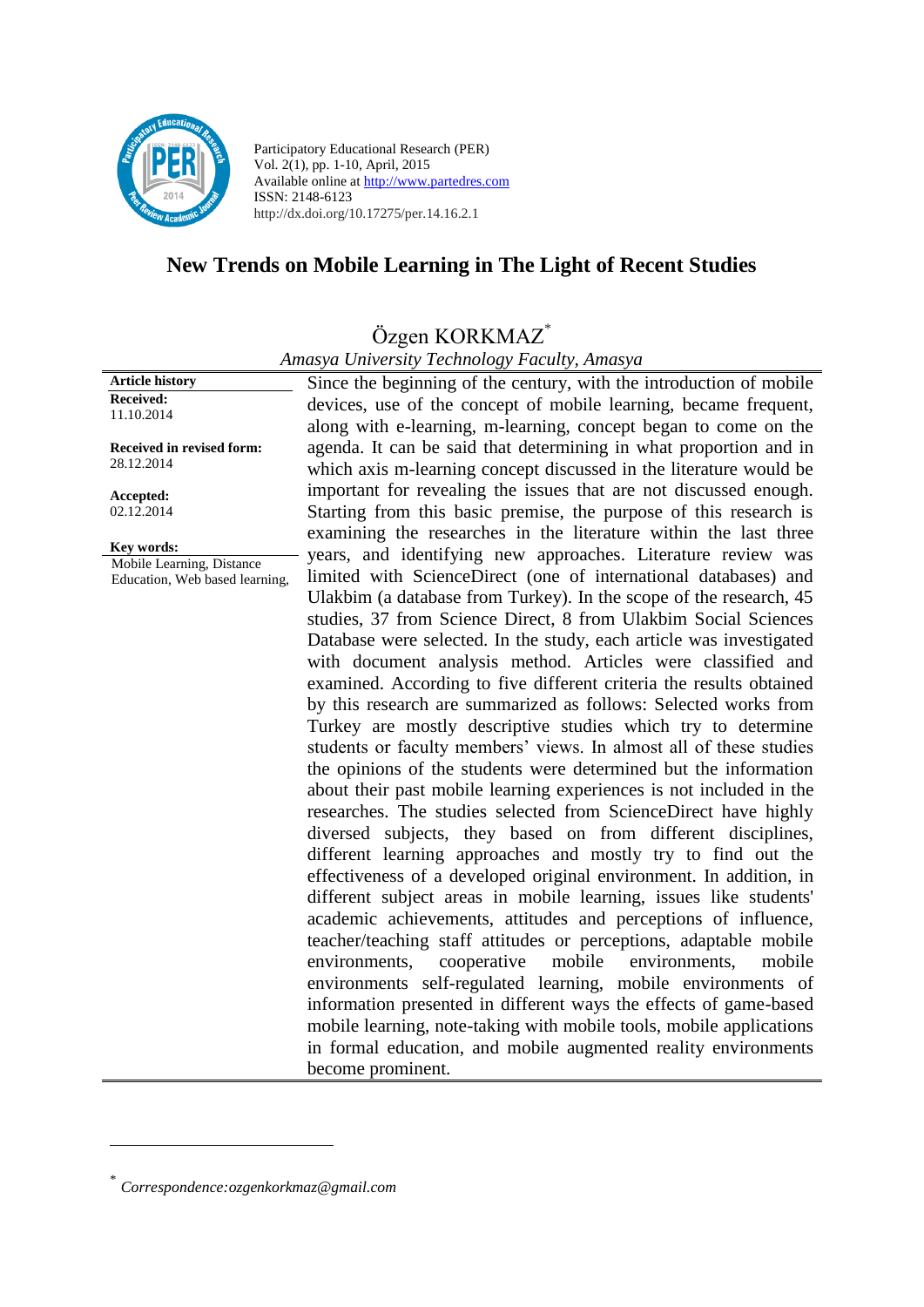#### **1. Introduction**

In accordance with the technology-based developments, the idea of open learning is rapidly changing its shape and meaning, it has become mentioning with the concept of distance education. Conceptual change also accompanied with a semantic change, the idea, known as informal educational tool, has become an important part of formal education. In particular, the widespread of the blended teaching model, this trend has totally increased. Especially with the development and strengthening of internet infrastructure in the last 10 years, the concept of internet-assisted education or e-enabled education has been used frequently instead of the concept of distance education and it has caused that its applications has become common in formal education. However, in recent years with the introduction of mobile devices to daily life, rather than the concept of internet-assisted education or e-enabled education, the use of the concept of mobile learning has increased and e-learning has started to transform into m-learning. Especially nowadays, we can say that mobile devices are among the new technologies because of giving the user more freedom in time and space and their cost, mobile devices are very advantageous when compared with desktop computers (Oran and Karadeniz, 2007). In recent years, the studies in the literature have shown that a significant portion of the student population have smart phones and and tablets and they are able to run and use mobile applications.

Sharpless et al. (2005) and Cochrane (2010) have been stated that mobile learning's most important difference separated from all other types of learning is that learners can be in constant motion. As a matter of fact, the descriptions are on this axis. Quinn (2000) has expressed mobile learning as the use of handheld devices for learning. The first definition which revealed by Quinn (2000) was being discussed and it was adopted with some changes in essence. Çakır (2011) has been stated that mobile learning contain the situations that an important part of learning takes place out of school and form people activities to make educational processes and results possible . With easy accessibility and portability of mobile technology, learning activities such as drill and practice especially in the field of education can be carried out of the classroom (Saran, Seferoğlu and Çağıltay, 2009). Palmtop computers (PDAs), mobile phones and the tablet computers, which have become increasingly widespread can be used for educational purposes and it is possible to take advantage in the teaching-learning process with the support of educational institutions (Corlett et al, 2005). In the literature, it is possible to come across many studies confirming this idea (Thornton, Houser, 2005; Chinnery, 2006; Chang et al., 2011; Hsu and Ho, 2012; Ozan,2013; Reychav and Wu , 2014). Gay et al (2001) have been stated that mobile learning has many advantages such as engaging students with learning related activities in different physical environments, supporting group work in projects and improving communication and cooperative learning in the classroom.

Certainly, it is unthinkable that this potential is not be used for educational purposes. Besides the advantages of mobile learning, there are also many issues and constraints to discuss about mobile learning such as what should be design principles in mobile learning environments, what needs to be done and what kind of differences exist in instructional design for mobile environments, what kind of features required in a mobile learning management system and which platform or platforms will be selected for developing applications. It can be said that it is important to determine in what level and which axis these issues discussed in in the literature, in terms of enlightening the issues not discussed enough. Starting from this basic assumption, by examining within the last three years of research in the literature, the objective of this research identifies new approaches and reveals the situation in Turkey Especially in the last three years, there have been many important developments in IOS and Android platforms,

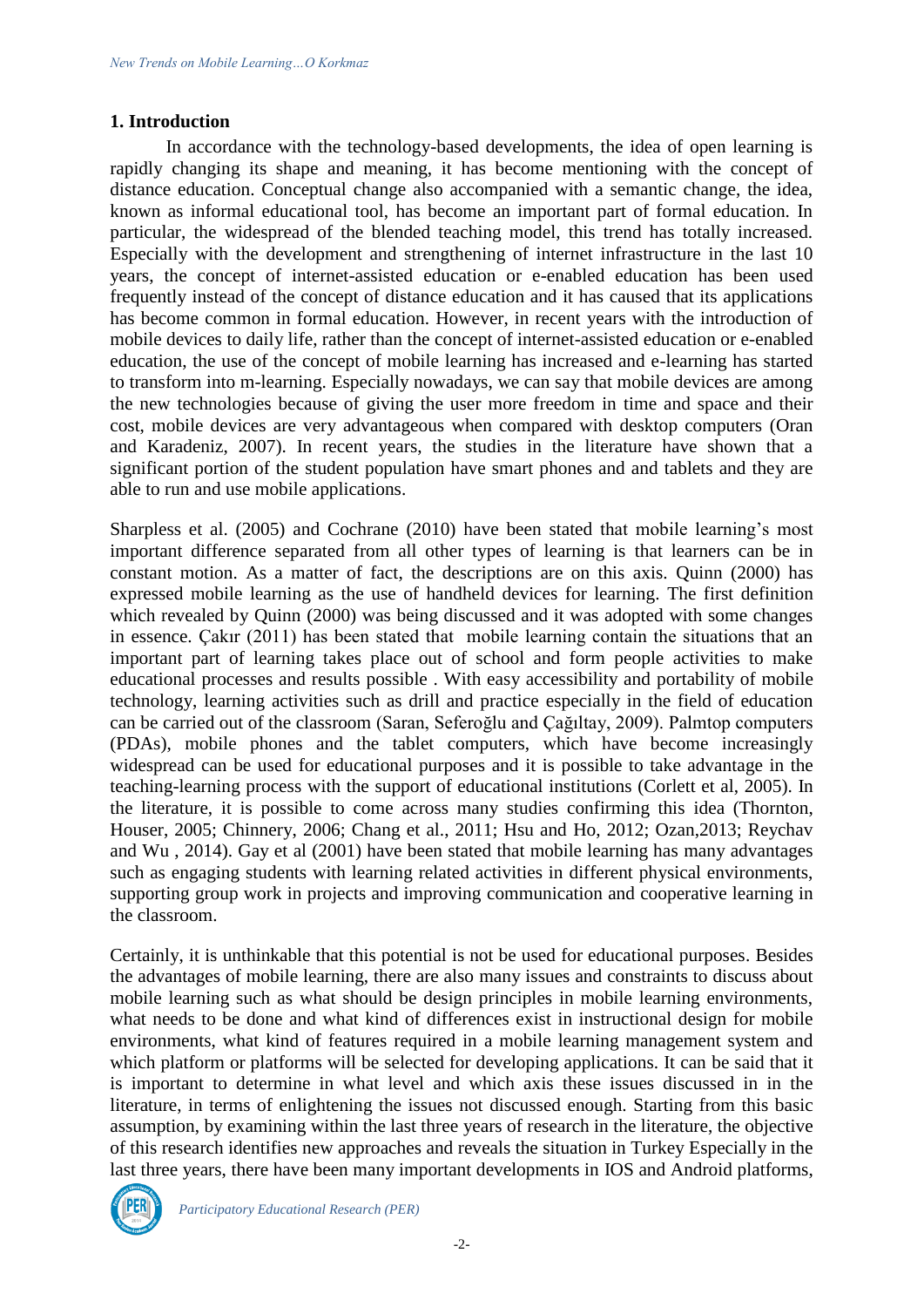smart phone technology, and also in the 3G mobile internet connection technology. These developments have also differentiated mobile learning oriented studies naturally. For this reason, the subject articles has been selected from the articles published in the last three years.

#### **2. Method**

In the study, each article has been examined to use the method of document analysis. Document analysis is a research technique for identification a content through objective, systematic and quantitative classification (Bauer, 2003). Document analysis method is an examination and review process of collected data related to the work, by encoding according to a particular system (Çepni, 2007). In addition to this, with regard to show how research subject evolve in time, document analysis method is useful in the longitudinal analysis (Cohen, Manion & Morrison, 2007). In this study, content analysis has been made with the data collected by this method. Content analysis is based on the numerical representation of the certain characteristics of the studied data (Karasar, 2002).

Electronic sources have been used to access the selected studies for the research. The literature review is limited with articles published in the last three years in ScienceDirect from the international databases and in Ulakbim Social Sciences Database from Turkey. ScienceDirect database includes such journals as Computers & Education, Computers in Human Behavior, Nurse Education, Safety Science and Higher Education. Ulakbim Social Sciences Database includes journals broadcasting from Turkey and in Turkish and majority of them are composed of education faculty journals. While searching, keywords such as "mlearning, mobile learning, mobile phones in learning, tablets, sms, mms" have been used together or separately in different compositions and it has been accessed 87 studies in total. From these accessed studies, 42 of them have been eliminated for the reasons of double results, being out of the field or not being a journal article. To decide whether an article is out of the field or not, it has been examined that mobile learning subject whether the first subject of the article and whether mobile devices were directly used for learning purposes. Thus, 37 studies from ScienceDirect and 8 studies from Ulakbim Social Sciences Database, a total of 45 studies, were selected in the scope of the research. In this context, this study is limited by the studies indexed these databases in the last 3 years.

The articles recruited for the study have been examined by classifying them according to five different criteria within the framework of the research methodology. These Criteria are (a) the purpose of the study, (b) characteristics of the study group (for example; primary school, secondary school, high school, higher education adult etc. ), (c) method (such as; survey, experimental, meta-analysis, qualitative, quantitative etc.), (d) courses or field of the study and (e) learning outcomes (such as; positive, negative and neutral). Similar criteria have been used previously by Wu et al (2012) and Küçük et al (2013) for the same purposes. However, these studies also have been included different criteria apart from these criteria. Within the scope of this research, the six identified criteria has been considered enough.

#### **3. Findings**

The selected mobile learning-related articles for the research have been analyzed separately for the 5 criteria as described above and the findings have been summarized as follows.

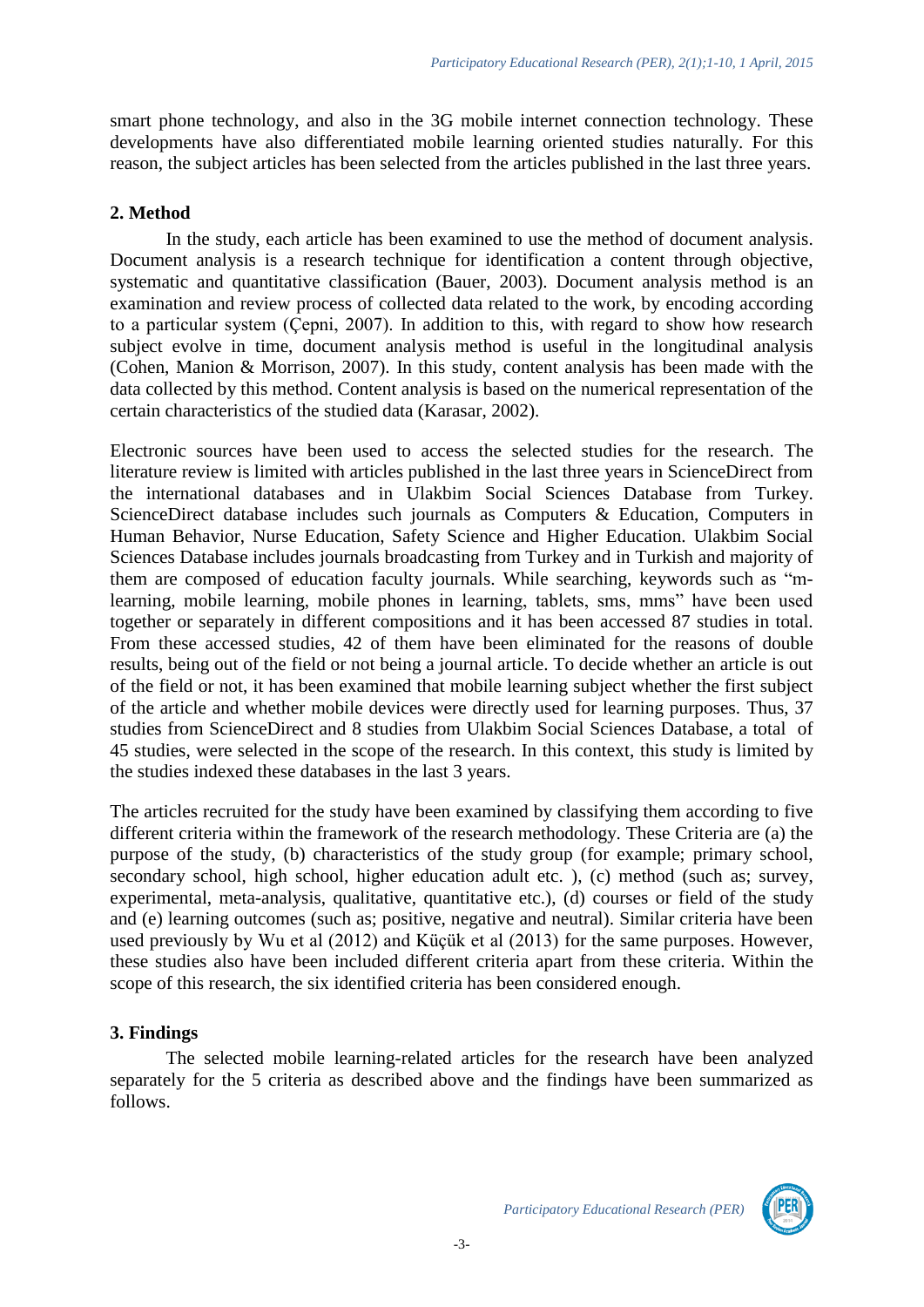# *3.1. Studies By Distribution of Research Purpose*

Primarily, study subjects of the selected articles have been examined one by one. During the review process similar topics haven't been written separately, they have been combined and summarized. In this framework, the studied subjects have been summarized below:

The journals indexed in Ulakbim;

- Views of m-learning-oriented instructors
- Effectiveness of learning through SMS
- Development of a mobile software intended to memorize English words
- Students' opinions about the use of mobile technology
- Introducing Mobile cloud technology
- Forming learning materials for mobile devices with Moodle
- Students' opinions regarding mobile software designed for Fundamentals of Information Technology course
- Examination of academics opinions about the use of mobile technologies for educational purposes in the context of Technology Acceptance Model (TAM)

The Journals indexed in ScienceDirect;

- Effects of m-learning on students and teachers
- Examination of deductive scientific inquiry method with using mobile devices in class
- Effectiveness of applying different instructional strategies with Mobile learning WebQuests
- Students' perceptions towards m-learning in higher education
- Use of mobile learning for improvement of skills in thoracic surgery
- Supporting mobile learning for students who need special training
- Development and effectiveness of adaptive mobile learning environments
- Discussion of basic design principles for Mobile learning environments
- Perceptions of students towards learning through cell phones, smart phones and social media
- The game of mobile archeology's influence on learning.
- Design and implementation of a Competition-based mobile intelligent training system
- Personalized recommendations based mobile learning approach's impact on reading English performance
- Mobile learning approach's influence on attitude and academic achievement
- Comparison of two different mobile learning situation in Formal and semi-formal learning environments in terms of student control
- EcoMobile: augmented reality and integration of probeware to mobile environments
- A comparative analysis on game-based mobile learning model
- Unnecessary effects and distractions of mobile learning in physical environments
- Learning effects of presenting information in different formats in mobile environments
- A curriculum proposal for a course in accordance with 5E Learning Cycle Model for mobile lerning
- Mobile applications in non-formal education
- Development and evaluation of a 3d mobile application for manual therapy training in Psychiatry laboratory

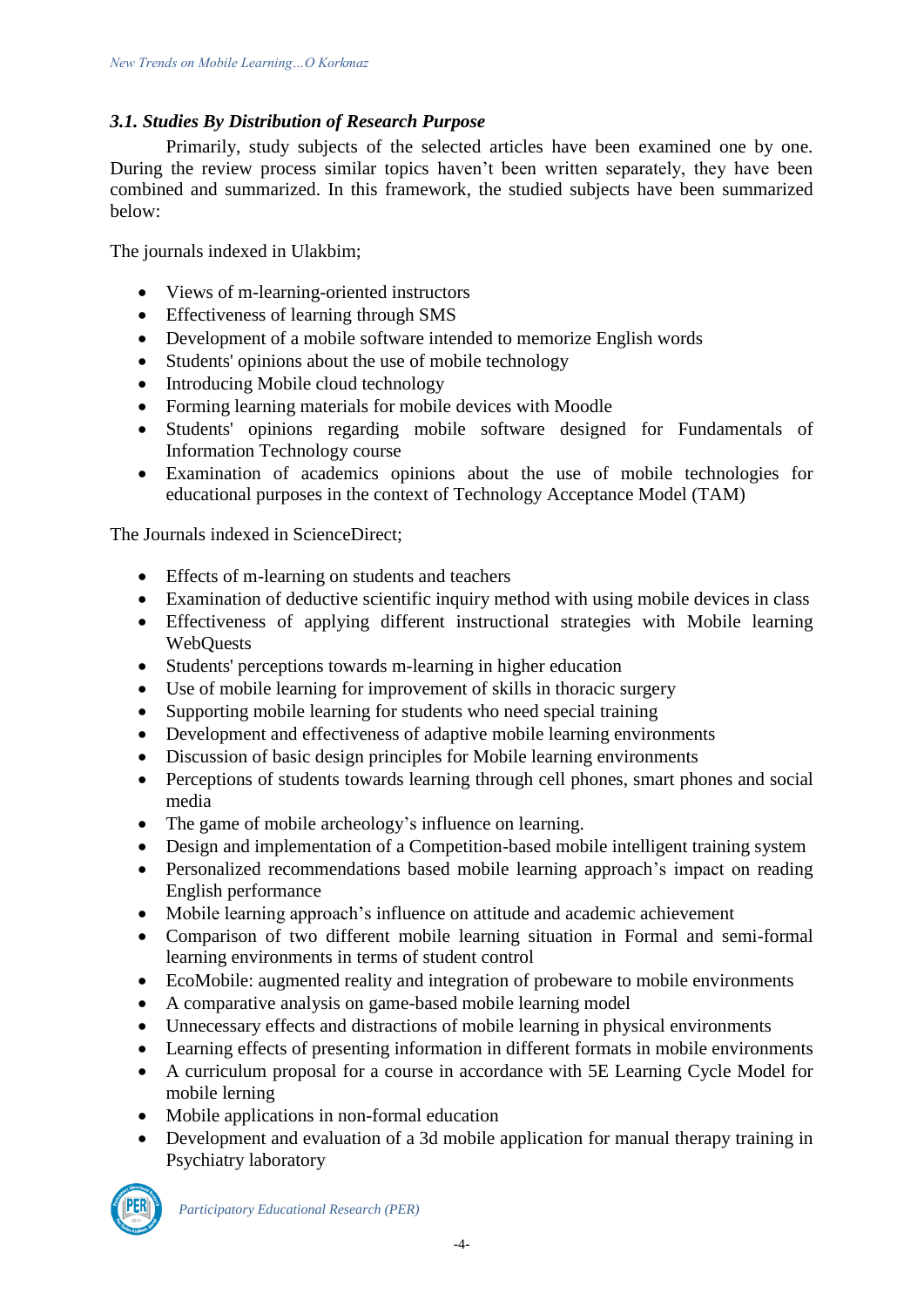- Teachers' perceptions towards use of mobile phones in classroom
- Use of mobile tablets in traffic education
- Collaborative mobile learning environments
- Acceptance level of university students' taking mobile notes dissemination
- Self-regulated learning in mobile learning environments
- Use of mobile technology in order to form nested learning interactions
- Mobile learning activities for clinical nursing education
- The effectiveness of the automatic text summarization in mobile learning contents

When study subjects of Turkey addressed studies in the above-mentioned are examined, it is seen that they are mostly descriptive studies for determining opinions of students or faculty members. However, in determining these opinions, almost all of the studies don't include whether the students have experienced a mobile learning experience before or if they have experienced it before how was the experience. When ScienceDirect addressed studies are examined, it is seen that study issues are highly diversified, different learning approaches for different disciplines are taken and studies are mostly in the axis of the effectiveness of the developed original environment.

To determine the structural tendency of these study issues, a classification according to the purposes of the studies was performed. In the classification period, the criteria which is used by Wu et al (2012) was used. In this context, four purpose criteria were used. These are; (1) evaluation of the effectiveness of mobile learning, (2) mobile environment design for learning, (3) cognitive variables in the process of mobile learning and (4) effects of learners' characteristics in mobile learning process. However, the last one of these criteria was discarded because there is no study according to the criteria. Distribution of the studies by these categories are summarized in table 1.

| <b>Table 1.</b> Distribution of the studies by purpose    |                   |             |  |  |  |  |  |  |
|-----------------------------------------------------------|-------------------|-------------|--|--|--|--|--|--|
| <b>Purposes</b>                                           | ScienceDirect (f) | Ulakbim (f) |  |  |  |  |  |  |
| A1. Evaluation of the effectiveness of mobile learning    |                   |             |  |  |  |  |  |  |
| A2. Mobile environment design for learning                |                   |             |  |  |  |  |  |  |
| A3. Cognitive variables in the process of mobile learning |                   |             |  |  |  |  |  |  |

**Table 1.** Distribution of the studies by purpose

When Table 1 is analyzed, it is seen that a very important part of the studies about mobile learning aims to evaluate the effectiveness of the developed mobile environment and examine cognitive variables. On the other hand, few studies issue mobile environment design. Therefore, it is seen that mostly cognitive processes are entreated in Turkey addressed studies.

## *3.2. Studies By Distribution of Research Method*

When classifying methods of the studies according to their purposes, the studies have been classified for each purpose indicated in Table 1 separately. As in the study conducted by Küçük et al (2013), research methods have been divided into three categories as qualitative, quantitative and mixed at first, then they have been divided again into sub-categories as descriptive survey method, experimental research method, relational method and metaanalysis. However, the categories which any study classified in have been deleted subsequently The distribution of the studies within those categories are summarized in Table 2.

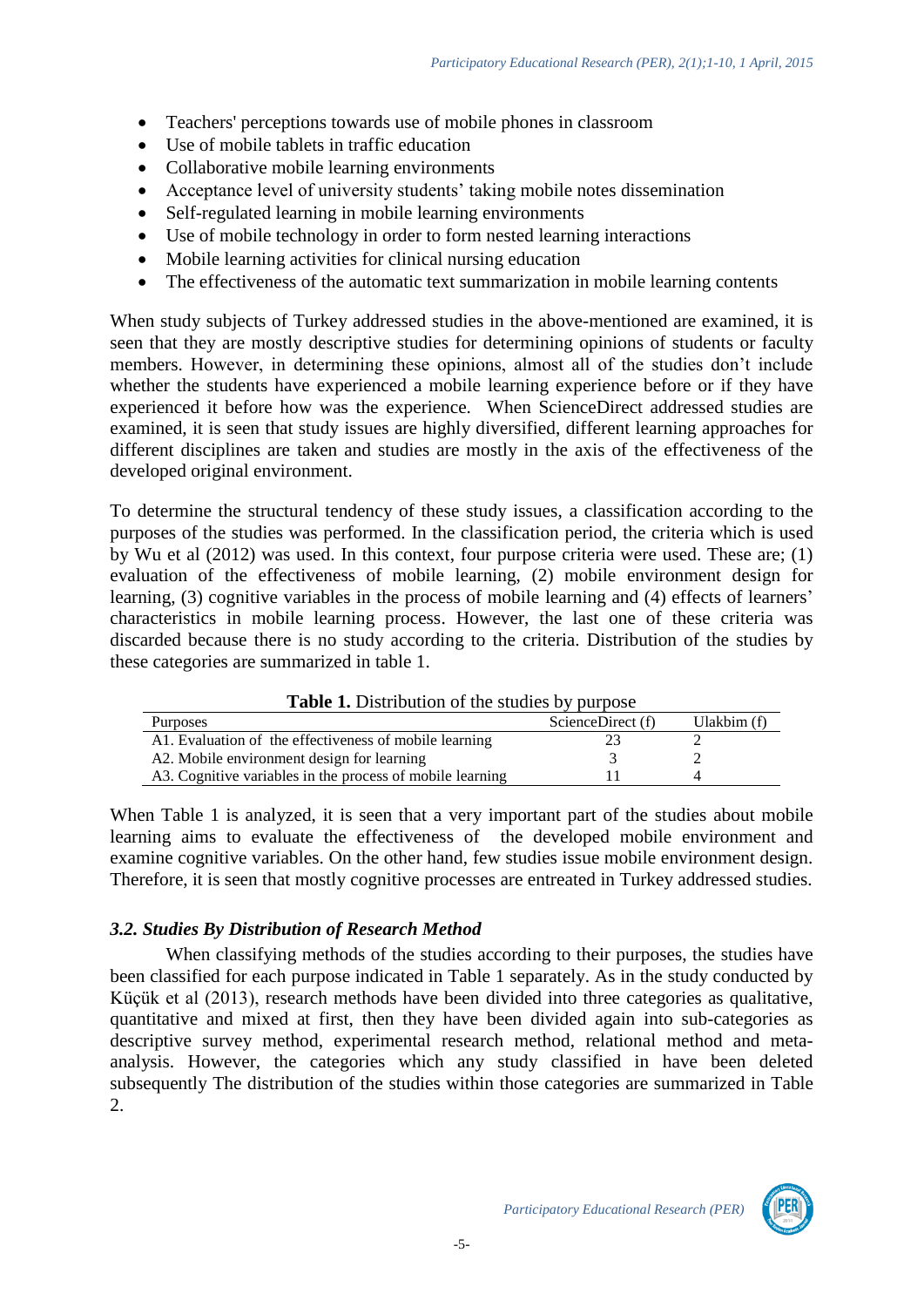| Research                              |                       |                | <b>ScienceDirect</b> | Ulakbim        |    |                |    |  |
|---------------------------------------|-----------------------|----------------|----------------------|----------------|----|----------------|----|--|
|                                       | Research Method       |                |                      |                |    |                |    |  |
| Methodology                           |                       | A <sub>1</sub> | A <sub>2</sub>       | A <sub>3</sub> | A1 | A <sub>2</sub> | A3 |  |
| Qualitative                           | Descriptive Survey    |                |                      | 3              |    |                | 3  |  |
|                                       | Experimental          | 2              |                      |                |    |                |    |  |
|                                       | Relational/Case Study |                |                      | 2              |    |                |    |  |
| Quantitative                          | Descriptive Survey    | 3              |                      | 4              |    |                |    |  |
|                                       | Experimental          |                |                      |                |    |                |    |  |
|                                       | Relational/Case Study |                |                      | 2              |    |                |    |  |
| Mixed                                 | Descriptive Survey    |                |                      |                |    |                |    |  |
|                                       | Experimental          |                |                      |                |    |                |    |  |
|                                       | Relational/Case Study |                |                      |                |    |                |    |  |
| Development of M-Learning environment |                       |                |                      |                | റ  |                |    |  |

|  | Table 2. Studies by distribution of research method |  |  |
|--|-----------------------------------------------------|--|--|
|  |                                                     |  |  |

When Table 2 is analyzed, it is seen that a significant portion of the studies have been carried out with quantitative research methodology and there are very few studies have been carried out with mixed research methodology. In terms of purposes of the studies, it is obvious that a significant portion of the effect studies have been performed using the experimental patterns and descriptive survey research methods or case studies have been conducted in studies on cognitive variables. Besides, it is seen that mostly descriptive survey method has been performed in Turkey addressed studies.

#### *3.3. Studies By Distribution of Participants' Characteristics*

The studies have been classified and categorized for each purpose separately according to study groups. The distribution of the studies within those categories are summarized in Table 3.

| Learning Level          |    | ScienceDirect (f) |                    | Ulakbim (f) |    |       |  |
|-------------------------|----|-------------------|--------------------|-------------|----|-------|--|
|                         | A1 | A2                | $A3 \overline{A1}$ |             | A2 | $A_3$ |  |
| Primary School          |    |                   |                    |             |    |       |  |
| Secondary School        |    |                   |                    |             |    |       |  |
| High School             |    |                   |                    |             |    |       |  |
| <b>Higher Education</b> |    |                   |                    |             |    |       |  |
| Instructor/Teacher      |    |                   |                    |             |    |       |  |
| Informal Education      |    |                   |                    |             |    |       |  |

**Table 3.** Studies by distribution of participants' characteristics

When Table 3 is analyzed, it is seen that study groups of the studies are concentrated in higher education, but also there are significant amount of studies at the level of primary and secondary schools. The number of studies is relatively small at high school level. When we look at Turkey addressed studies, it is obvious that studies have been conducted only in higher education, there are no studies in primary and secondary schools.

## *3.4. Application Course of Research/Field of Study*

The studies have been classified and categorized for each purpose separately according to application courses of the studies and their fields. The distribution of the studies within those categories are summarized in Table 4.

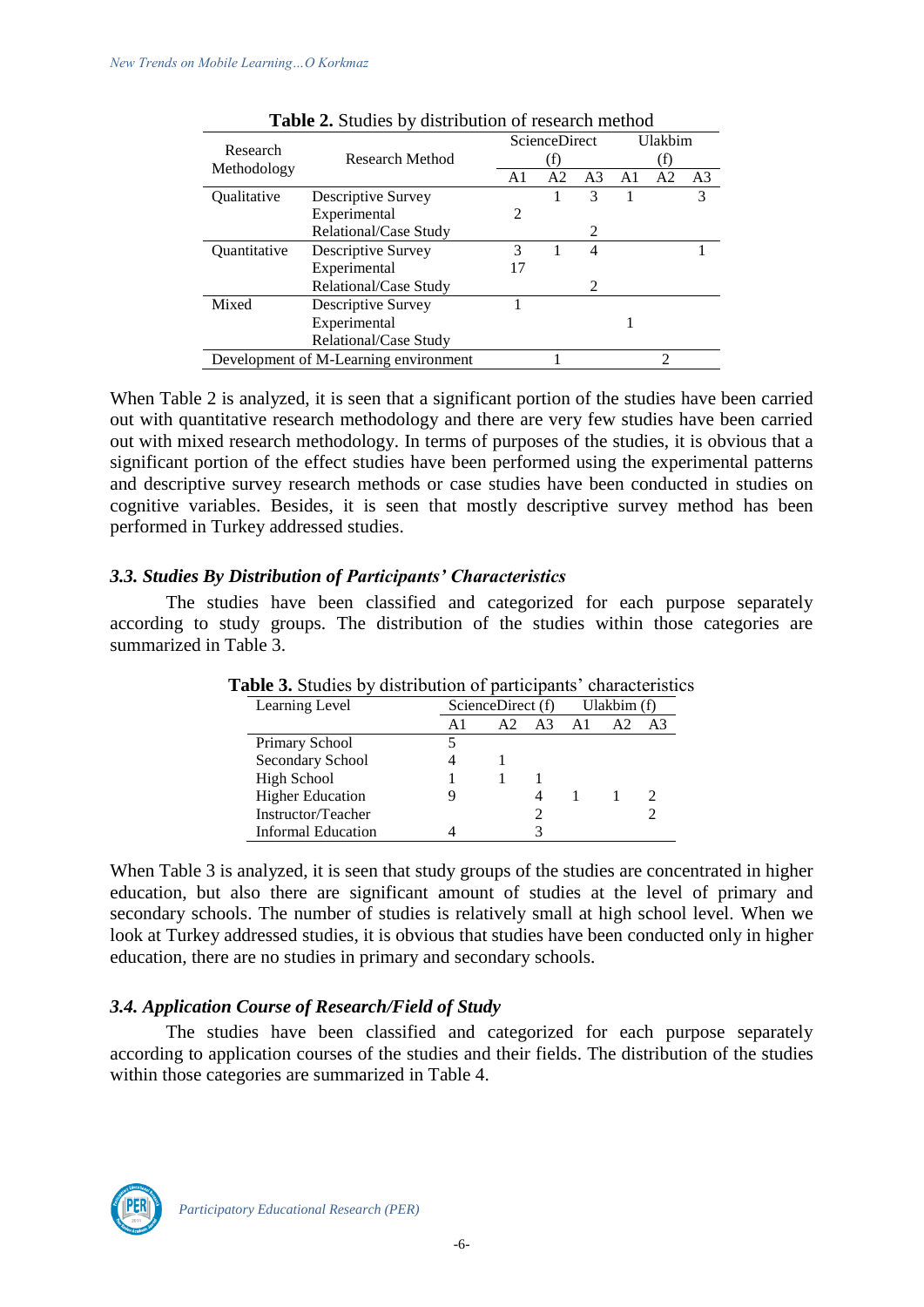| Course/ Field of Study         | ScienceDirect (f) | Ulakbim (f)           |    |    |                |                |
|--------------------------------|-------------------|-----------------------|----|----|----------------|----------------|
|                                | A1                | A <sub>2</sub>        | A3 | A1 | A <sub>2</sub> | A <sub>3</sub> |
| <b>Educational Technology</b>  | 2                 |                       |    |    |                |                |
| <b>English Education</b>       |                   |                       |    |    |                |                |
| <b>Computer Education</b>      |                   |                       |    |    |                |                |
| Science Education              |                   | $\mathcal{D}_{\cdot}$ |    |    |                |                |
| Special Education              |                   |                       |    |    |                |                |
| Archaeology                    |                   |                       |    |    |                |                |
| <b>Environmental Education</b> |                   |                       |    |    |                |                |
| <b>Safety Education</b>        |                   |                       |    |    |                |                |
| <b>Traffic Education</b>       |                   |                       |    |    |                |                |
| <b>Mathematics Education</b>   |                   |                       |    |    |                |                |
| Social Sciences                |                   |                       |    |    |                |                |
| Medical/Nursing Education      | 3                 |                       |    |    |                |                |

**Table 4.** Distribution of the studies by application course of research/field of study

When Table 4 is analyzed, it is seen that, especially in the studies out of Turkey, effectiveness research oriented to different courses like science education, safety education an medical/nursing education have been made. But in Turkey, these studies have been concentrated on English education.

#### *3.5. Distribution by Learning Outcomes*

The studies have been classified and categorized for each purpose separately according to positive, negative and neutral learning outcomes. The distribution of the studies within those categories are summarized in Table 5.

| <b>Table 5.</b> Distribution by Learning Outcomes |    |                      |    |    |                |             |  |    |  |
|---------------------------------------------------|----|----------------------|----|----|----------------|-------------|--|----|--|
| Course/Field of Study                             |    | Scientificdirect (f) |    |    |                | Ulakbim (f) |  |    |  |
|                                                   |    | А2                   | A3 | A4 | A <sub>1</sub> | A2          |  | A4 |  |
| Positive                                          | 25 |                      |    |    |                |             |  |    |  |
| Negative                                          |    |                      |    |    |                |             |  |    |  |
| Neutral                                           |    |                      |    |    |                |             |  |    |  |

**Table 5.** Distribution by Learning Outcomes

In terms of learning outcomes within the scope of the research, the studies are analyzed and it is revealed that, all studies have positive outcomes except one.

#### **4. Results and Discussion**

Studies that addressed Turkey are mostly descriptive studies oriented to determine opinions of tudents or faculty members. In determining these opinions, almost all of these studies doesn't include whether participant students have experienced A mobile learning experience before and if they had, what kind of experience it is. On the other hand, in ScienceDirect addressed studies, issues are varied considerably, oriented to different disciplines, based on different learning approaches and mostly in the axis of development and effectiveness of an original environment. In addition, different subject areas in mobile learning, issues such as students' academic achievements and its impact on the attitudes and perceptions, attitudes or perceptions of teachers/faculty members, adaptive mobile environments, cooperative mobile environments, self-regulated learning in the mobile environments the effects of the information presentation with different ways in the mobile environments, game-based mobile learning, using mobile devices to take notes, mobile applications in non-formal education and augmented reality in mobile environments become prominent. Besides, a purpose classification has been subjected to determine structural orientation of the study issues. According to this classification, it has been reached that a very

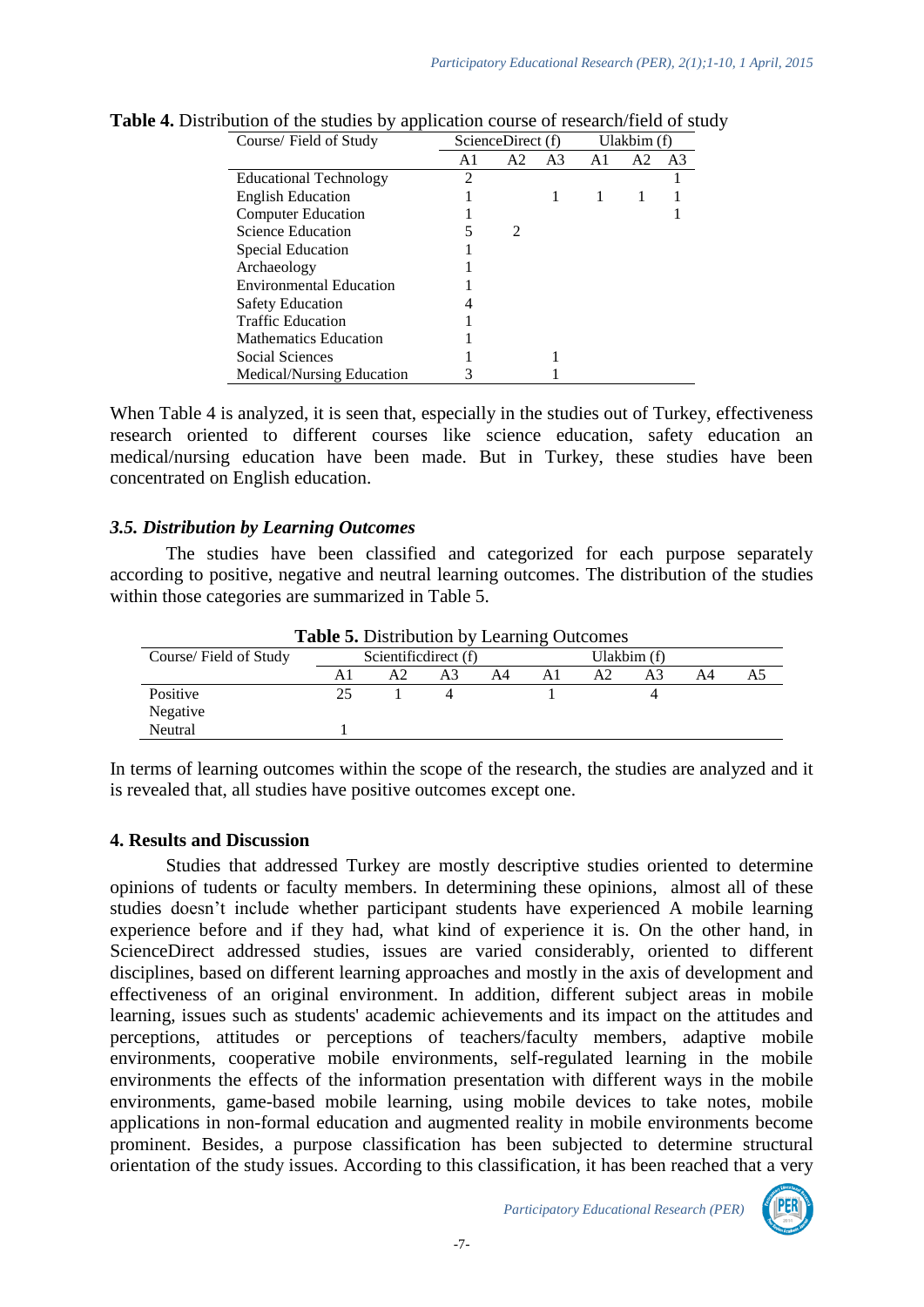important part of the studies about mobile learning aim to evaluate of the effectiveness of the designed mobile environment and examine cognitive variables. A small number of the studies issue only environment design. In a meta-analysis study about mobile learning which is covering the years from 2003-2010 and conducted by Wu et al (2013), it has been reached similar findings, it has been stated that 58% of the 164 studies in the research are oriented for effectiveness. Likewise, in a meta-analysis study on game-based learning by Vogel (2006), it has been expressed the intensity of effectiveness studies. When we look Turkey addressed studies, it has been seen that research is done mostly for cognitive processes and there is no studies looking into the effectiveness of a designed environment. In a study conducted by Wu et al (2012), it has been said that environment design studies follow effectiveness studies, but in this study it has been standed out that the studies for this purpose are at least. However, it has been tested the effectiveness of the designed environment in a significant portion of effectiveness studies. Fort his reason, although media design elements have been included in these studies, these studies have been classified as effectiveness studies. This may have been caused environment studies to appear in a small number.

When methods of the studies included in this research are examined; it has been seen that quantitative research methodology has been used in majority of the studies and qualitative research methodology has been used in a minority. Although Göktaş et al (2012) and Kelly & Lesh (2000) state that qualitative research methodology, started to be more preferred than quantitative methodology in recent years, it's reached reached an opposite conclusion in this study. The reason for this may have been the experimental research methods preference about mobile learning recently. In addition, it's obvious that the number of mixed research methodology studies are very small. In terms of purposes, experimental research methods have been used in a significant portion of effectiveness studies, descriptive survey and case study methods have been performed in the studies on cognitive variables. Moreover, studies addressed Turkey have been carried out mostly with the model of descriptive survey. In a study conducted by Wu et al (2012), it has been stated that the most preferred method is the survey method and it's followed by experimental methods. Also according to the same research, it has been stated that quantitative approaches are more prefered than qualitative approaches. In a distance education oriented study conducted by Zawacki-Richter et al (2009) covering distance education studies between 2000-2008, it's possible to reach similar findings. In a study conducted by Küçük et al (2013), 1151 studies in the field of educational technology, which carried out in Turkey between the years of 1990-2011 have been examined and it has been expressed that quantitative methods are more prefered than qualitative methods. In the study of Küçük et al (2013), in contrast to this study, it has been stated the models that are not experimental are more preferred. In contrast to the literature, the adoption of the experimental methods in the research on mobile learning may have been resulted from these following reasons; this is a very new field, wherefore it is not yet widespread, and for descriptive research appropriate working groups who have experience in mobile learning are very few.

Working groups of the studies are focused in higher education. However, there are a significant number of work at the level of primary and secondary schools. In the meantime, the number of studies is relatively small at high school level. On the other hand, when Turkey-based publications are examined, it can be said that studies have been conducted only in higher education, there are no studies conducted in primary and secondary schools. Similar results have been achieved in the studies conducted by Küçük et al (2013), Göktaş et al (2012) and Şimşek et al (2009). This stiuation may be caused by the following reasons; the age range which may own this technology is generally in the higher education, necessity of

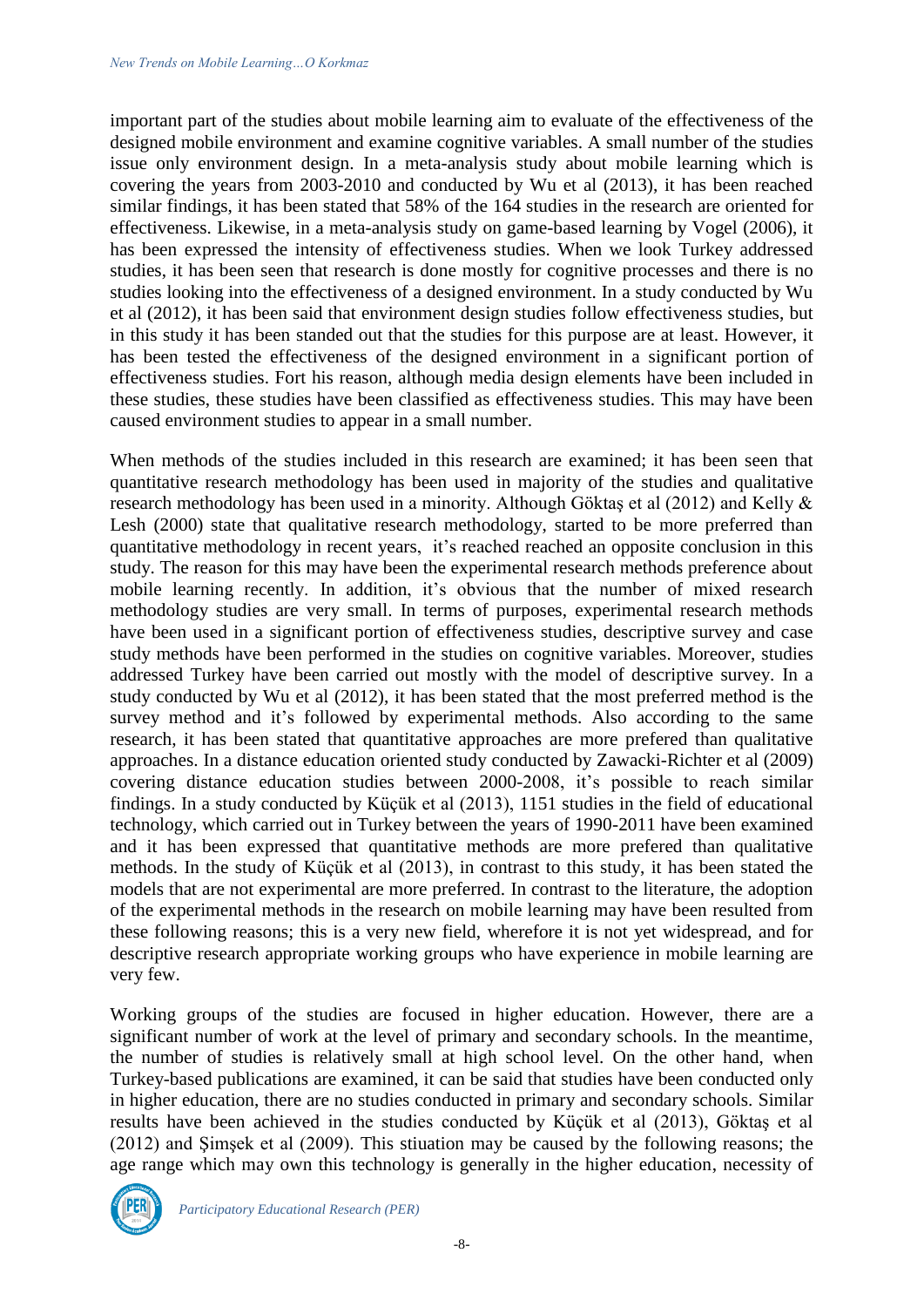students who have high self-regulatory learning skills to take advantage of this type of technology and similarly, students who have this capability are mostly at the university level and because of researchers are already working in this education level, they access these students to be more easily.

In particular in the studies from abroad, research has been done oriented on the effectiveness of different courses especially science education, safety education, medical/nursing education. Outside of these featured fields, research has been carried out oriented to the use of mobile learning in the fields of Educational Technology, English Education, Computer Education, Special Education, Archaeology, Environmental Education, Traffic Education, Mathematics Education and Social Sciences. As for Turkey, it's seen that these studies are focused on English education.

When the research studies are examined in terms of learning outcomes within the scope of the research, positive outcomes have been demonstrated in all studies except one study. Similar findings have been found in the studies conducted by Wu et al (2012) and Ke (2009). This circumstance has been showed that supporing the levels of student learning by mobile devices can provide an important contribution, there is a significant potential in this technology in terms of education and investing in this field may be important for the future.

Consequently, it can not be said that mobile learning issues have been discussed sufficiently in the literature. Besides, it can be said that these following issues haven't been discussed enough yet in the literature; mobile learning's impact on different courses, with different learning and design approaches, with different interaction approaches and its impact on different cognitive variables, when designing a mobile environment which design principles should be taken into account, when developing a mobile environment for educational purposes which instructional design approach should be preferred, how to integrate these technologies into the curriculum, the examination of mobile learning environments in terms of individual differences. In this context and in parallel with the international literature, as a suggestion for further studies, it can be said that each of these issues can be addressed as a research subject, these studies can be expanded and carried out in other education levels except higher education in order to contribute the integration of mobile learning technologies in the Turkish education system.

#### **Acknowledgement**

This paper has been presented as oral presentatin on 2th International Instructional Technologies & Teacher Education Symposium 2014

## **References**

- Bauer, M. W. (2003). *Classical content analysis: A review*. In M. W. Bauer, & G. Gaskell (Eds.), Qualitative researching with text, image and sound (pp. 131–151). London: Sage Publication
- Chang, C., Chen,T., Hsu, W. (2011). The study on integrating WebQuest with mobile learning for environmental Education. *Computers & Education 57: 1228–1239*
- Cochrane, T. (2010). Mobile web 2.0: Bridging learning contexts. In S. Caballé, F. Xhafa, T. Daradoumis, & A. A. Juan, *Architectures for distributed and complex m-learning systems: Applying intelligent technologies (s. 123-151).* UAS: Information Science Reference.

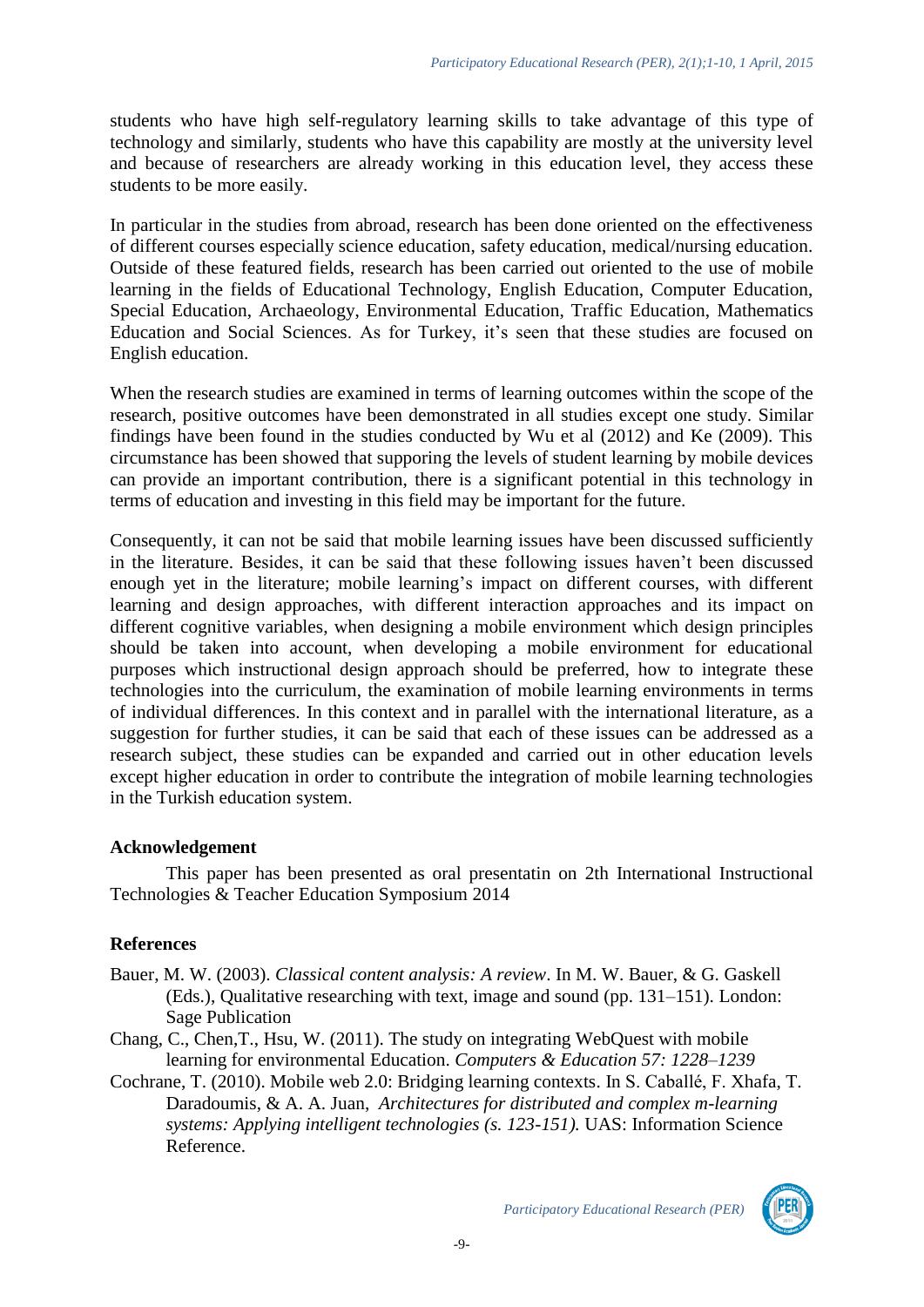- Cohen, L., Manion, L., Morrison, K. (2007). *Research Methods in Education (6th Ed.).* NY: Routledge.
- Corlett, D., Sharples, M., Bull, S. ve Chan, T. (2005). Evaluation of a mobile learning organiser for university students. *Journal of Computer Assisted Learning,21, 162-170.*
- Çakır, H. (2011). Mobil öğrenmeye ilişkin bir yazılım geliştirme ve değerlendirme. [A software development and evaluation of mobile learning] *Cukurova University Faculty of Education Journal: 40:, 01-09*
- Çepni, S. (2007). Araştırma ve proje çalışmalarına giriş (3.Baskı), *Methods and classifications used in educational research,*Trabzon*:* Celepler Pub: 76.
- Gay, G., Stefanone, M., Grace-Martin, M. & Hembrooke, H. (2001) The effects of wireless computing in collaborative learning environments. *International Journal of Human– Computer Interaction, 13(2): 257–276.*
- Goktas, Y., Kucuk, S., Aydemir, M., Telli, E., Arpacik, O., Yildirim, G., & Reisoglu, I. (2012). Educational technology research trends in Turkey: A content analysis of the 2000-2009 decade. *Educational Sciences: Theory & Practice, 12(1), 177–199*
- Hsu, C., Ho, H. (2012).The design and implementation of a competency-based intelligent mobile learning system. *Expert Systems with Applications 39: 8030–8043*
- Karasar, N. (2002). Bilimsel araştırma yöntemi [Research Methods], 11.Press, Ankara*:* Nobel Pub.
- Kelly, A. E., & Lesh, R. A. (2000). Trends and shifts in research methods. In A. E. Kelly, & R. A. Lesh (Eds.), *Handbook of Research Design in Mathematics and Science Education (pp.35–44).* Mahwah, NJ: Lawrence Erlbaum Associates.
- Kucuk, S., Aydemir, M., Yildirim, G., Arpacik, O., Goktas, Y. (2013). Educational technology research trends in Turkey from 1990 to 2011. *Computers & Education 68 (2013) 42–50.*
- Oran, M.K. ve Karadeniz, Ş. (2007). *The role of mobile learning role in intenet based distance education*. Available at: http://ab.org.tr/ab07/bildiri/66.pdf
- Ozan, Ö. (2013): *Bağlantıcı mobil öğrenme ortamlarında yönlendirici destek [Connectionism router support mobile learning environment]*. Unpublished PhD Thesis . Anadolu University.
- Quinn, C. N. (2000). mLearning: Mobile, wireless, in-your-pocket learning. *http://www.linezine.com/2.1/features/cqmmwiyp.htm*
- Reychav, I., Wu, D. (2014). Exploring mobile tablet training for road safety: A uses and gratifications perspective. *Computers & Education 71 (2014) 43–5.5*
- Saran, M., Seferoğlu, G. ve Çağıltay, K. (2009). Mobile assisted language learning: English pronunciation at learners' fingertips. *Eurasian Journal of Educational Research,34, 97-114.*
- Sharples, M., Taylor, J., Vavoula, G. (2005). Towards a Theory of Mobile Learning. *In Proceedings of m-learn Conference, Cape Town:2005, South Africa.*
- Simsek, A., Ozdamar, N., Uysal, O., Kobak, K., Berk, C., Kılıcer, T., et al. (2009). Current trends in educational technology research in Turkey in the new millennium. *Educational Sciences: Theory & Practice, 9(2), 941–996.*
- Vogel, J. J., Vogel, D. S., Canon-Bowers, J., Bowers, C. A., Muse, K., & Wright, M. (2006). Computer gaming and interactive simulation for learning: a meta-analysis. *Educational Computing Research, 34, 229–243.*
- Wu, W., Jim Wu, Y., Chen, C., Kao, H., Lin, C, Huang, S. (2012). Review of trends from mobile learning studies: A meta-analysis. *Computers & Education 59 (2012) 817– 827.*